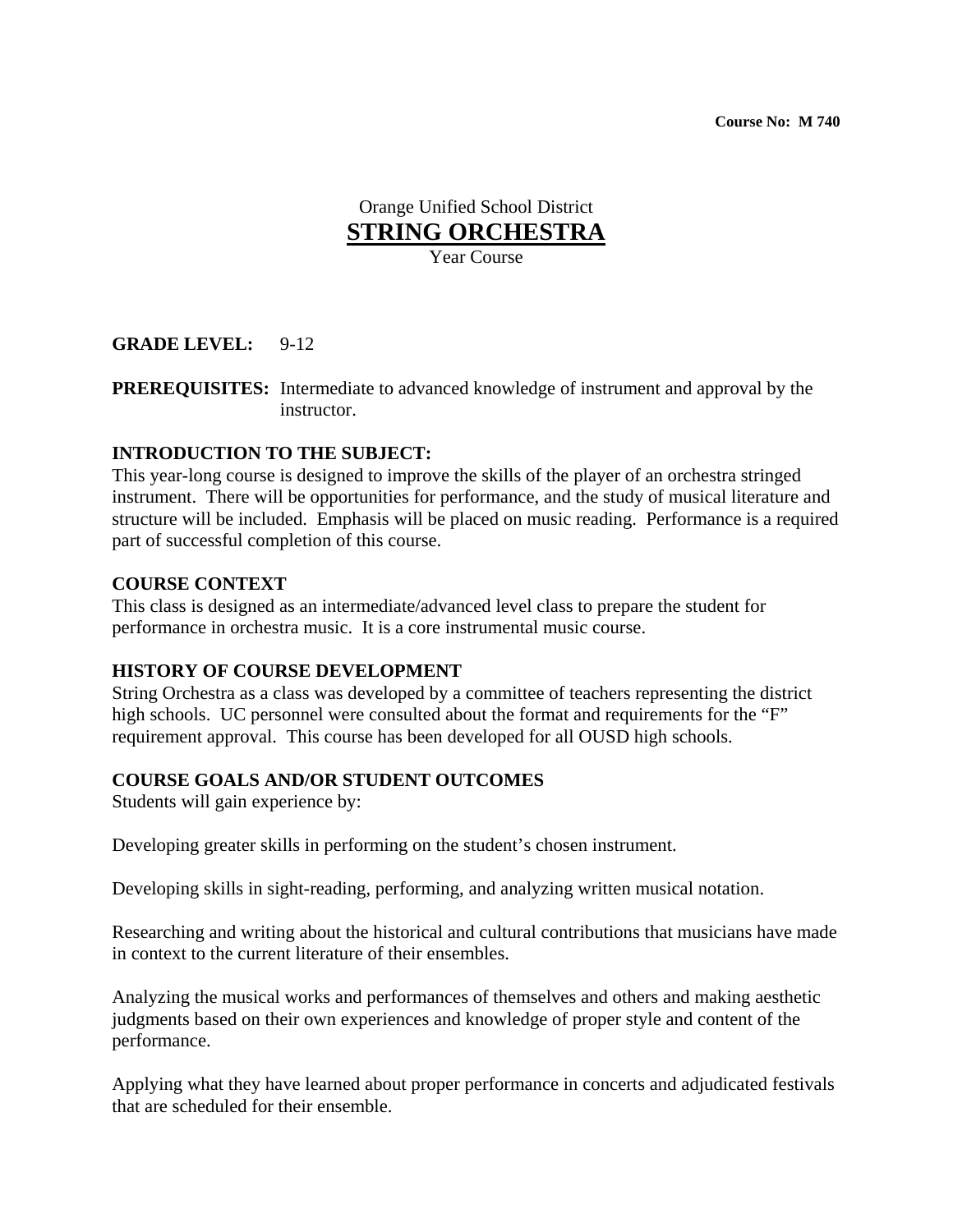## **COURSE OBJECTIVES:**

## **BY THE END OF THE COURSE THE STUDENT WILL BE ABLE TO:**

Students of String Orchestra will be able to meet the following Music Standards, Grades 9-12 Proficient from the Visual and Performing Arts Content Standards for California Public Schools, Kindergarten Through Grade Twelve:

#### ARTISTIC PERCEPTION

*Processing, Analyzing, and Responding to Sensory Information Through the Language and Skills Unique to Music* (Standard 1.0, Grades 9-12 Proficient). *Students read, notate, listen to, analyze, and describe music and other aural information, using the terminology of music.* 

Students read an instrumental part of the instrument they play.

Students explain how the elements of music are used.

Students transcribe simple songs when presented aurally, into melodic and rhythmic notation (level of difficulty 2; scale 1-6).

Students read music accurately and expressively (level of difficulty 4; scale 1-6) on their chosen instrument.

Students will identify and explain a variety of compositional devices and techniques used to provide unity, variety, tension, and release in aural examples.

#### CREATIVE EXPRESSION

*Creating, Performing, and Participating in Music* (Standard 2.0, Grade 9-12 Proficient). *Students apply instrumental music skills in performing a varied repertoire of music. They compose and arrange music and improvise melodies, variations, and accompaniments, using digital/electronic technology when appropriate.* 

Students will play a repertoire of instrumental music from various genres, styles, and cultures with expression, technical accuracy, tone quality, and articulation in both large and small ensembles (difficulty 2 or better; scale 1-6).

Students will perform music written in String Orchestra or Full Orchestra format (difficulty 2 or better; scale 1-6).

Students will perform in a small ensembles format (difficulty 2 or better; scale 1-6).

Students will, at a beginning or better level, compose simple melodic passages using the basic elements of music.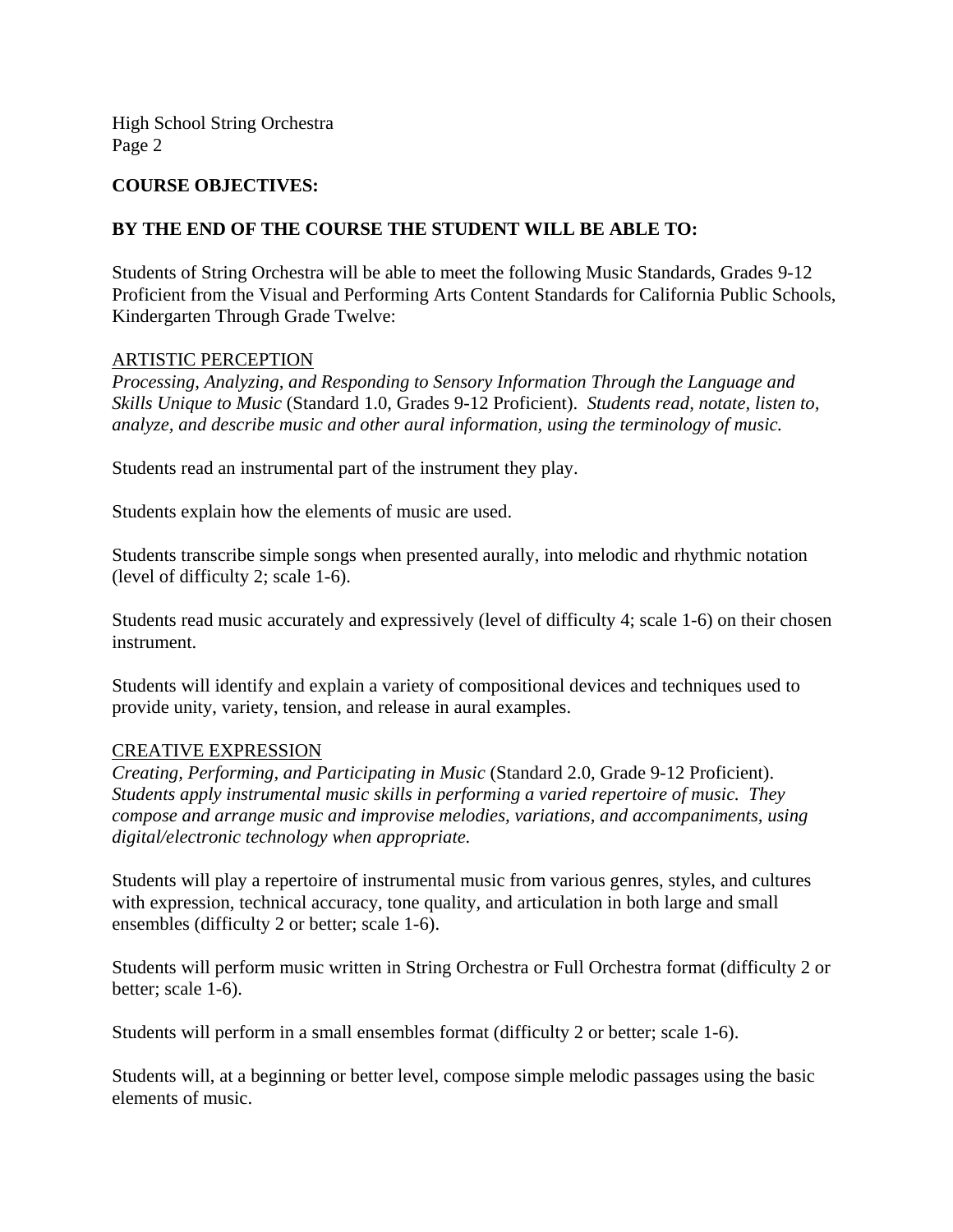Students will improvise a melodic line over a given chord progression.

# HISTORICAL AND CULTURAL CONTEXT

*Understanding the Historical Contributions and Cultural Dimensions of Music* (Standard 3.0, Grades 9-12 Proficient). *Students analyze the role of music in past and present cultures throughout the world, noting cultural diversity as it relates to music, musicians, and composers.* 

Students will, using their current repertoire, identify a music genre, trace its evolution, and cite well-known musicians associated with it.

Students will perform music from various cultures and time periods (difficulty 2 or better; scale 1-6).

## AESTHETIC VALUING

*Responding to, Analyzing, and Making Judgements About Works in Music* (Standard 4.0, Grades 9-12 Proficient). *Students critically assess and derive meaning from works of music and the performance of musicians, in a cultural context according to the elements of music and aesthetic qualities.* 

Students will develop specific criteria for making critical evaluations of the quality and effectiveness of performances, compositions, arrangements, and improvisations.

Students will, using the evaluation criteria, evaluate their own performances and the performances of others' ensembles.

Students will describe the means used to create images or evoke feelings and emotions in musical works from various cultures represented in their repertoire.

# CONNECTIONS, RELATIONSHIPS, AND APPLICATIONS

*Connecting and Applying What is Learned in Music to Learning in Other Art Forms and Subject Areas and to Careers* (Standard 5.0, Grades 9-12 Proficient). *Students apply what they have learned in music across the subject areas. They develop competencies and creative skills in problem solving, communication, and management of time and resources that contribute to lifelong learning skills. They learn about careers in and related to music.* 

Students will demonstrate an understanding of the different roles that musicians have in our culture (i.e., soloist, band/choir member, teacher, advertising, religious leader, arranger, composer, etc.).

Students will apply some aspect of his/her repertoire to another class in his/her current class schedule (i.e., song text for English, historical relationships in History, etc.). Students will research and demonstrate an understanding of career opportunities and job functions in the field of music.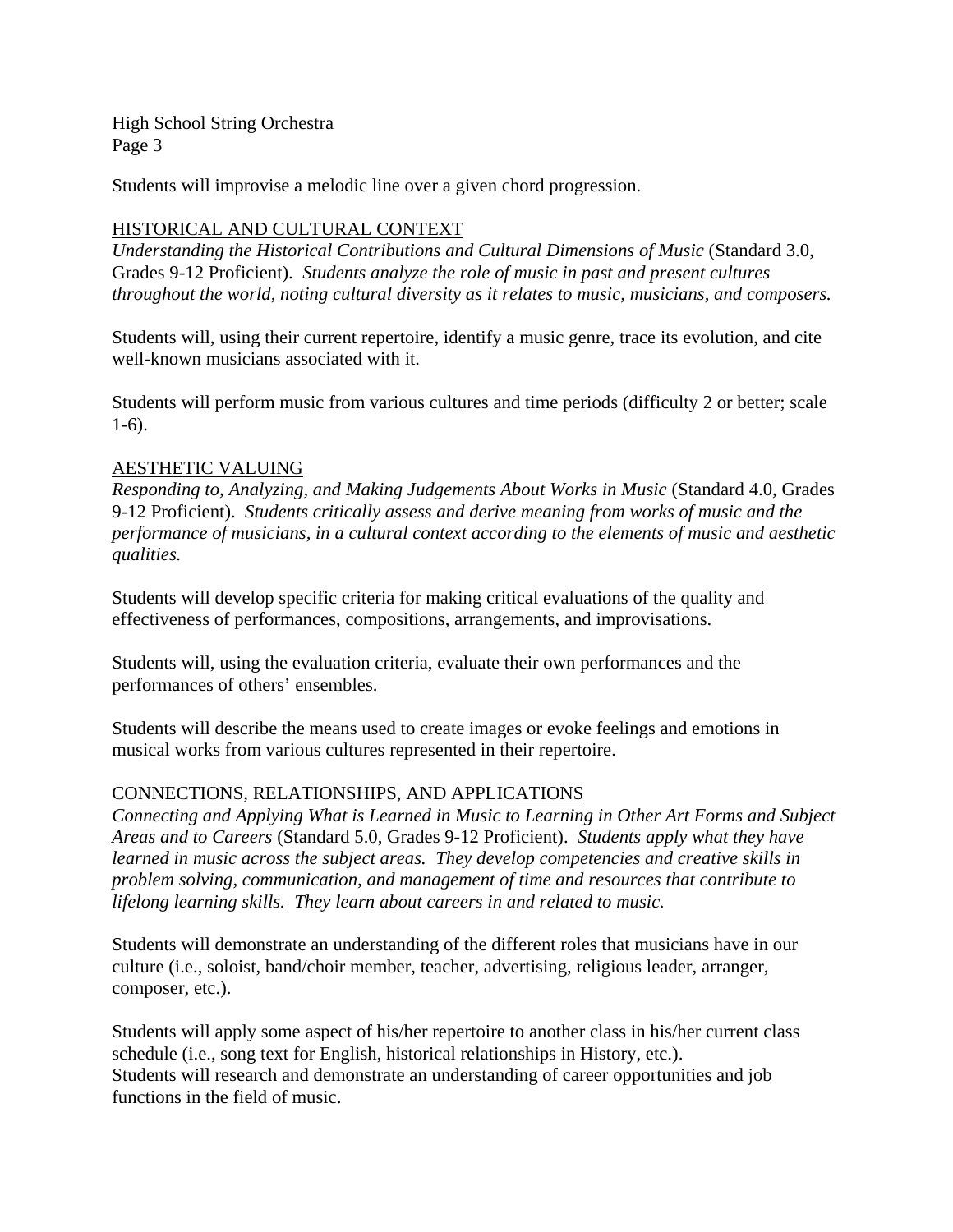# **COURSE OVERVIEW AND APPROXIMATE UNIT TIME ALLOTMENTS:**

| <b>UNIT</b> |                                                               |                                    |                                                       | <b>WEEKS</b>        |
|-------------|---------------------------------------------------------------|------------------------------------|-------------------------------------------------------|---------------------|
| I.          | Review Basics of Performance Practices and Basic Music Theory |                                    |                                                       |                     |
|             | A.                                                            |                                    | Basics of sound production (review/remediation)       | Week 1 Ongoing      |
|             |                                                               | 1.                                 | Breathing: concepts and exercises                     |                     |
|             |                                                               | 2.                                 | Posture                                               |                     |
|             |                                                               | 3.                                 | Position                                              |                     |
|             |                                                               |                                    | Holding the instrument properly<br>a.                 |                     |
|             |                                                               |                                    | Proper seating/music stand placement<br>$\mathbf b$ . |                     |
|             |                                                               | 4.                                 | Basics of instrument maintenance/hygiene              |                     |
|             |                                                               | 5.                                 | Proper playing technique on chosen instrument         |                     |
|             | <b>B.</b>                                                     |                                    | Elements of music                                     | Week 1 Ongoing      |
|             |                                                               | 1.                                 | Rhythm                                                |                     |
|             |                                                               | 2.                                 | Pitch                                                 |                     |
|             |                                                               | 3.                                 | Harmony                                               |                     |
|             |                                                               | 4.                                 | Form                                                  |                     |
|             |                                                               | 5.                                 | Texture                                               |                     |
|             |                                                               | 6.                                 | Tempo and dynamics                                    |                     |
|             |                                                               | 7.                                 | Timbre                                                |                     |
|             | $\mathcal{C}$ .                                               |                                    | Music notation                                        | Week 1 Ongoing      |
|             |                                                               | 1.                                 | Reading and writing                                   |                     |
|             |                                                               |                                    | Transpositions<br>a.                                  |                     |
|             |                                                               |                                    | $\mathbf b$ .<br>Note recognition                     |                     |
|             |                                                               |                                    | Rhythm recognition<br>$C_{\bullet}$                   |                     |
|             |                                                               |                                    | d.<br>Major and minor scales                          |                     |
|             |                                                               |                                    | E.<br>Arpeggios                                       |                     |
|             | D.                                                            | Vocabulary                         |                                                       | Week 1 Ongoing      |
|             |                                                               | 1.                                 | Common                                                |                     |
|             |                                                               | 2.                                 | Uncommon                                              |                     |
|             | Ε.                                                            | Creating                           |                                                       | Week 1 (Semester 2) |
|             |                                                               | 1.                                 | Part writing/composing/arranging                      |                     |
|             |                                                               | 2.                                 | Improvisation                                         |                     |
|             | F.                                                            | Listening                          |                                                       | Week 1 Ongoing      |
|             |                                                               | 1.                                 | Compare/contrast                                      |                     |
|             |                                                               | 2.                                 | Analyzation                                           |                     |
| П.          | Historical and Multi-Cultural: Social and Historic Influences |                                    |                                                       |                     |
|             | of Selected Music                                             |                                    |                                                       |                     |
|             | А.                                                            | Multi-cultural music contributions |                                                       | Week 5 (Semester 2) |
|             |                                                               | 1.                                 | Analyzing distinctive cultural idioms                 | Ongoing             |
|             | <b>B.</b>                                                     |                                    | Personal heritage                                     |                     |
|             |                                                               | 1.                                 | Comparing individual heritages in music               |                     |